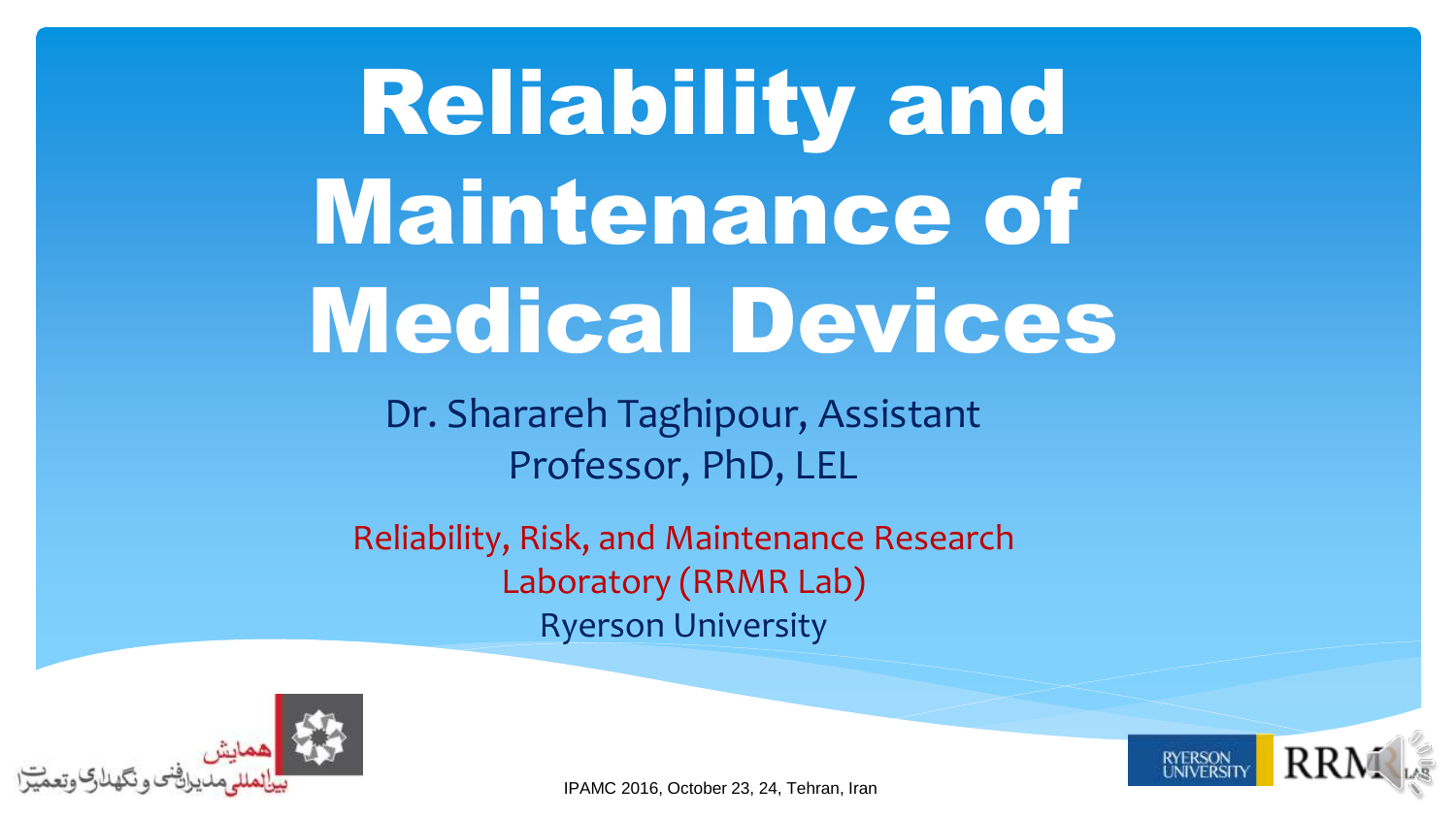#### Presentation Outline

- Background
- Key problems
- Research contributions
- Prioritization of medical devices
- **Failure data, statistical analysis and trend test**
- Inspection optimization models
- Conclusion
- Future work

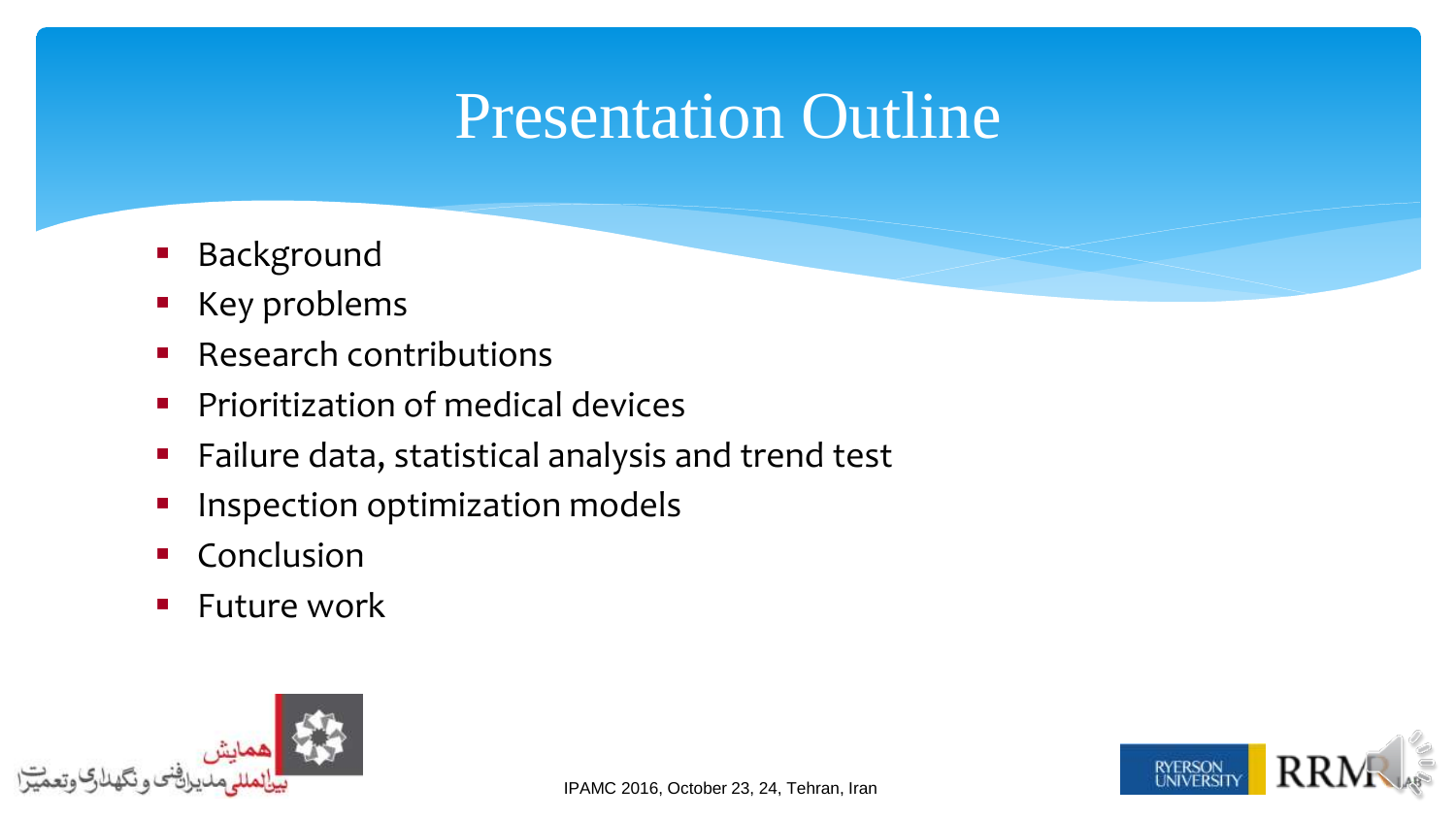### Background

#### Medical Equipment Management Program



**RYERSON**<br>UNIVERSIT **RR**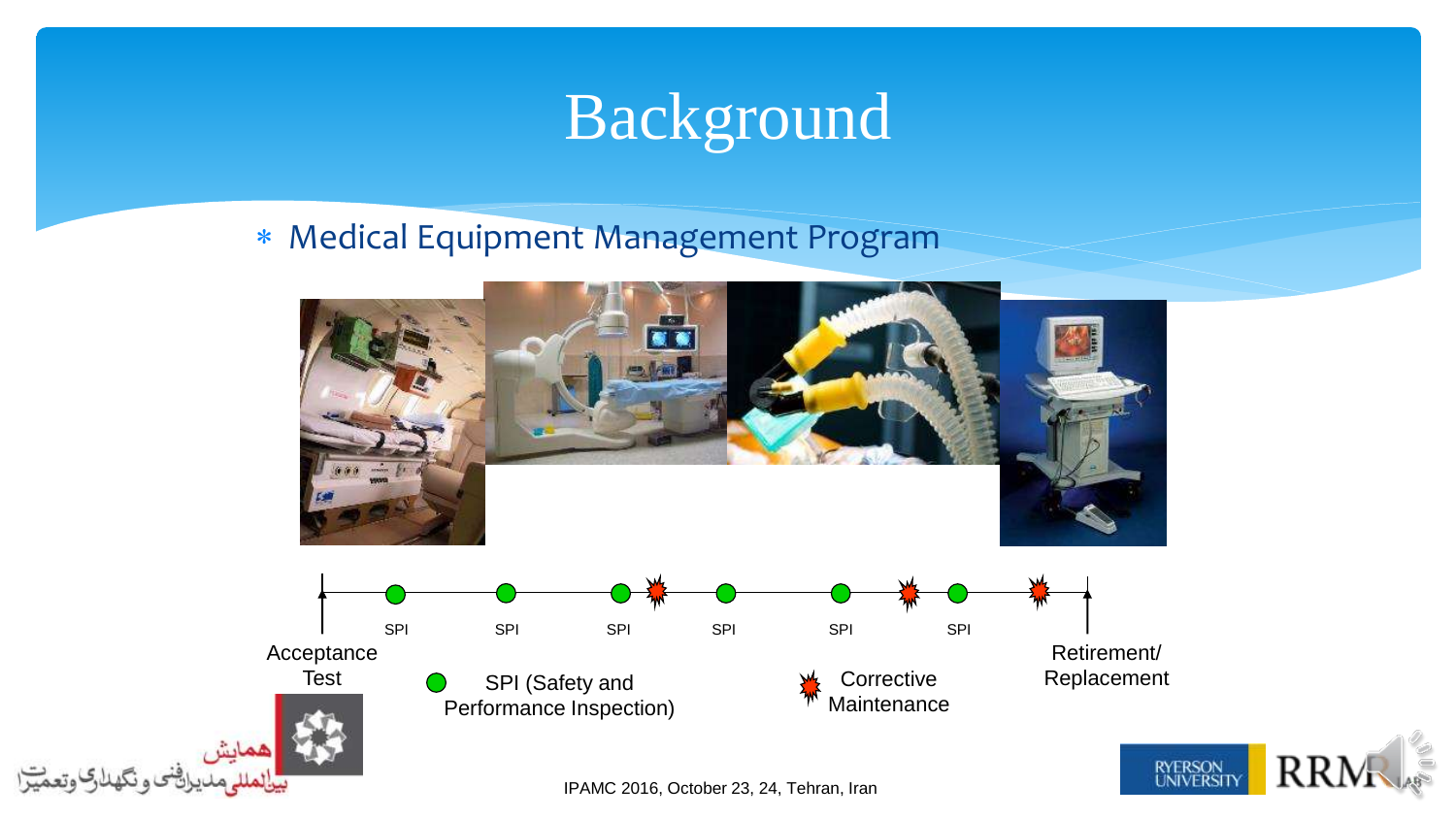

- Which devices should be included in the MEMP?
- What maintenance strategy should be established for each class of devices?
- Which optimization models should be developed?



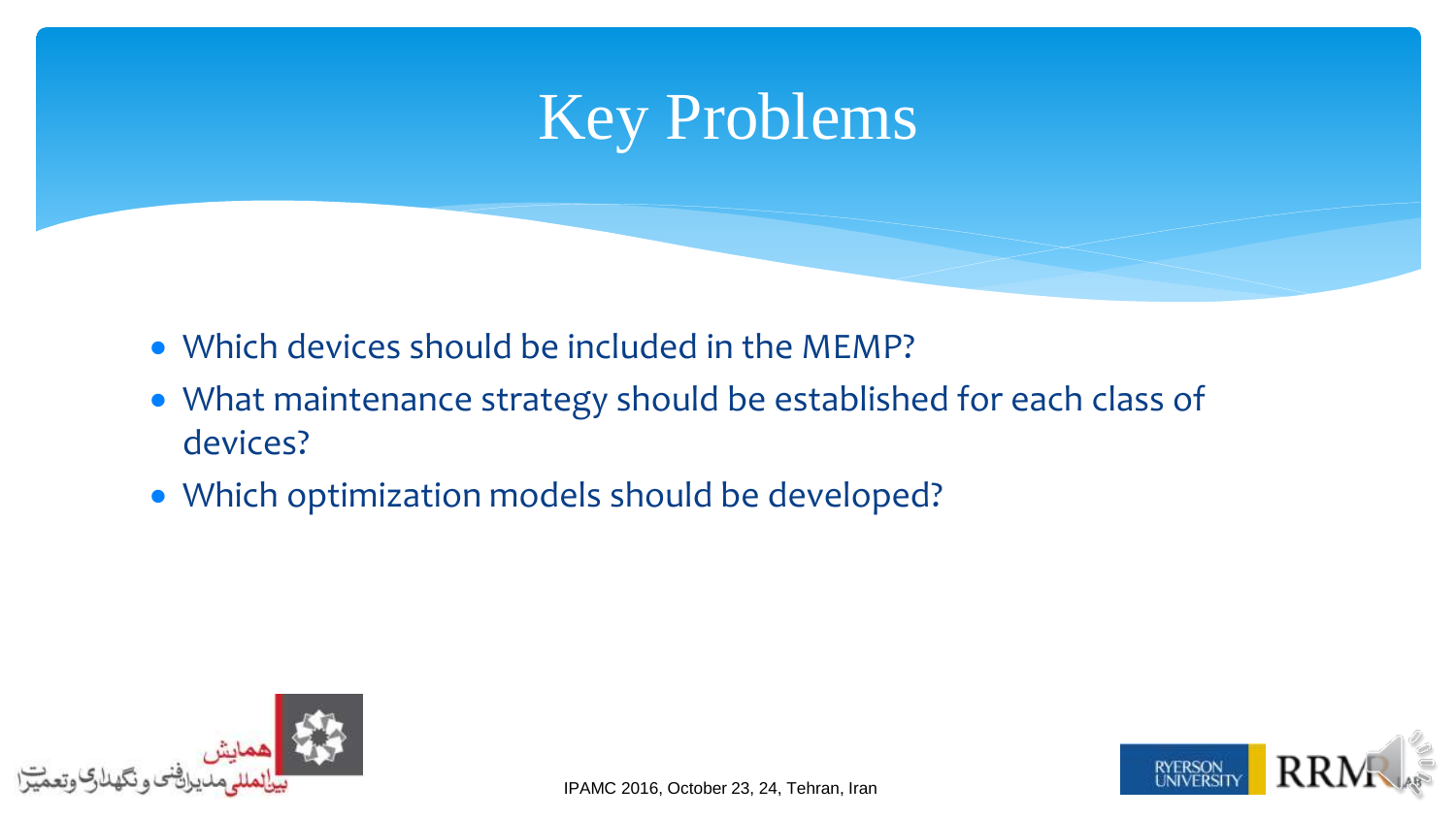### Research Contributions



#### **Prioritization of Medical Devices**

1. Journal of the Operational Research Society, 2011, 62 (9): 1666-1687.



#### **Reliability and Trend Analysis of Medical Devices' Failure Data**

- 2. Quality and Reliability Engineering International, 2011, 27(1): 71-84.
- 3. Reliability Engineering and System Safety, 2011, V.96 (10): 1340-1348.
- 4. Computers and Industrial Engineering, 2013, 64(1): 143-152.



#### **Inspection and Maintenance Optimization Models**

- 5. Reliability Engineering and System Safety, 2010, V.95(9): 944-952.
- 6. IEEE Transactions on Reliability, 2011, V.60(1): 275-285.
- 7. IIE Transactions, 2012, 44 (11): 932–948.
- 8. European Journal of Operational Research, 2012, V. 220 (3): 649-

660.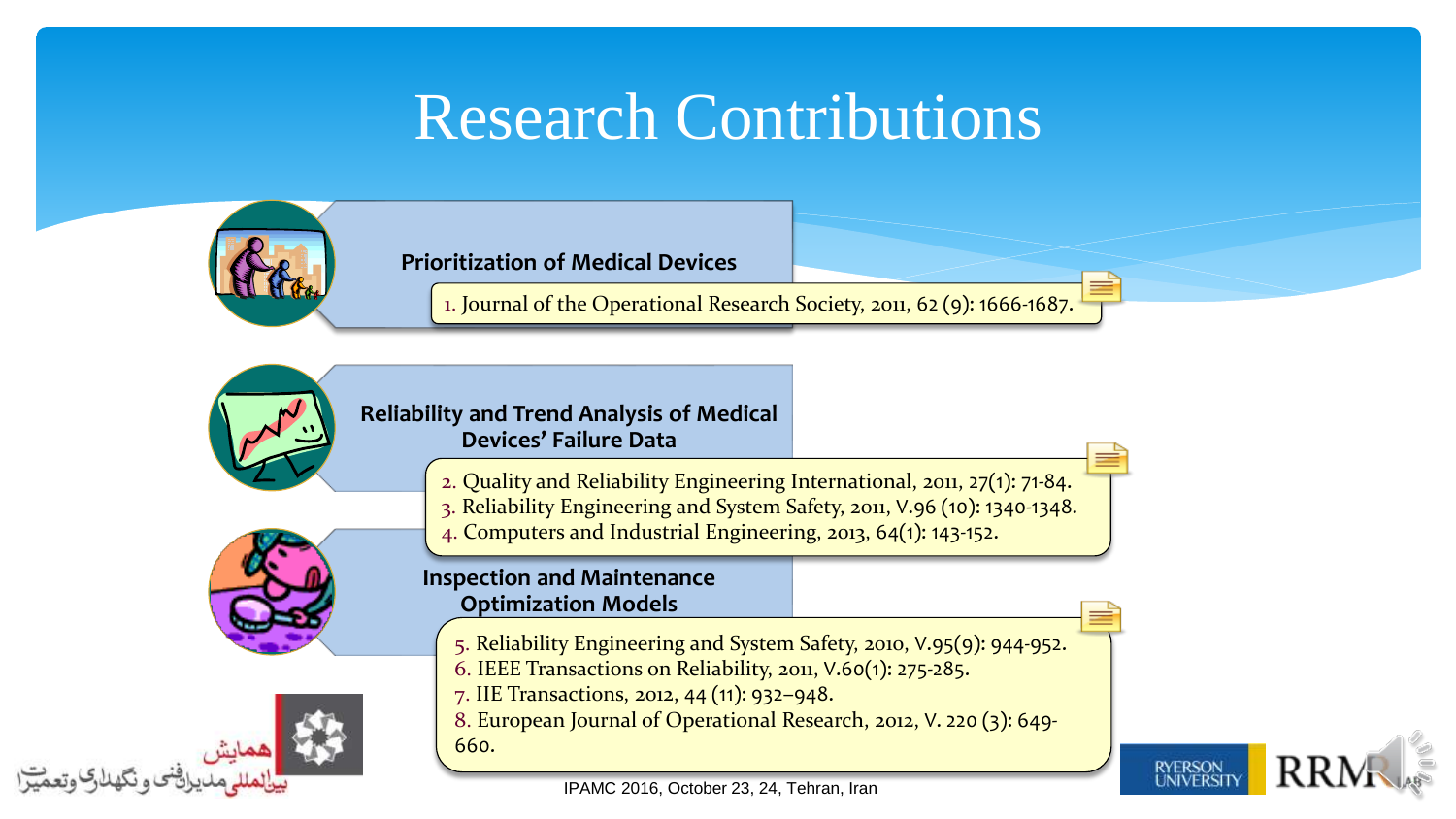### Criticality Assessment Model

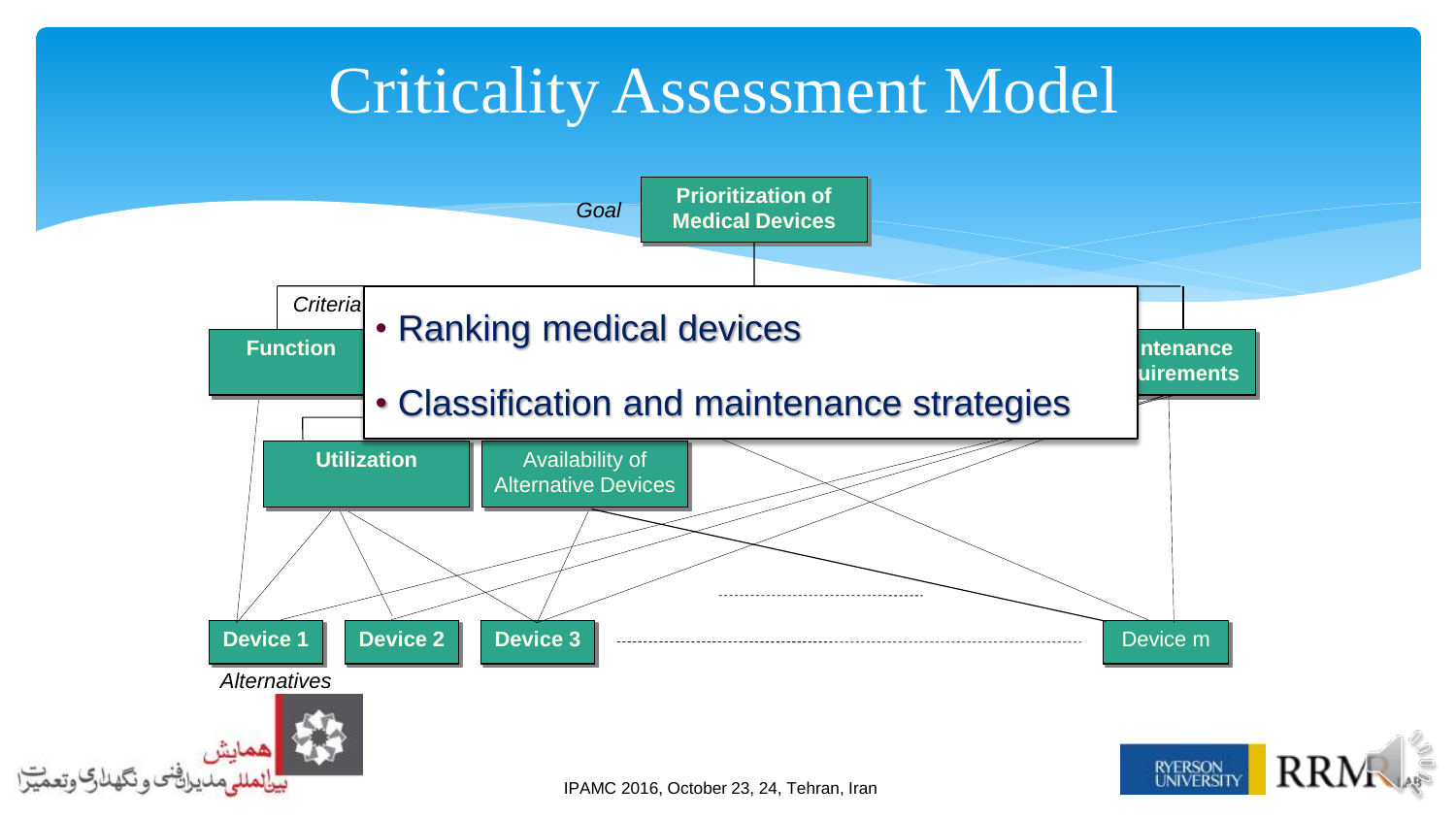### Failure Types: Soft & Hard

#### General Infusion Pump



| <b>Components with hard failure</b> | <b>Components with soft failure</b> |
|-------------------------------------|-------------------------------------|
| <b>AC Plug/Receptacles</b>          | <b>Audible Signals</b>              |
| <b>Alarms</b>                       | <b>Battery/Charger</b>              |
| <b>Controls/Switches</b>            |                                     |
| <b>Indicators/Displays</b>          | <b>Chassis/Housing</b>              |
| <b>Mount</b>                        | <b>Fittings/Connectors</b>          |
| <b>Occlusion Alarm</b>              | Labeling                            |



- The system stops
- Repaired immediately
- The system can still function
- The performance is reduced
- Rectified at next inspection



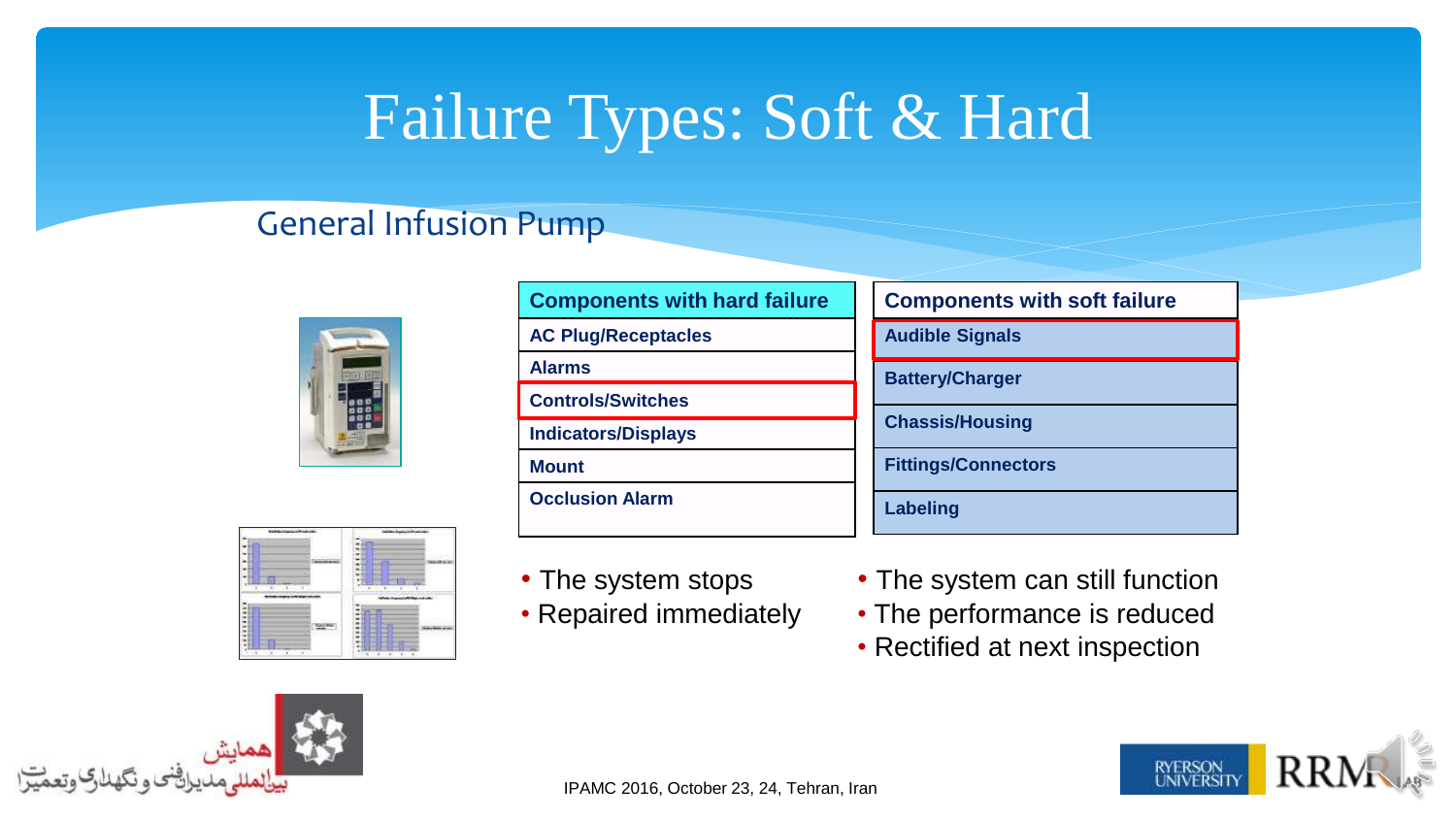### Sample Results at System Level

|             |                       | Weibull Fitting Results for times to the n <sup>th</sup> event (failure/censor) |                           |                          |                              |        |          |                                          |
|-------------|-----------------------|---------------------------------------------------------------------------------|---------------------------|--------------------------|------------------------------|--------|----------|------------------------------------------|
| $\mathbf n$ | No of<br>observations | No of non-<br>censored                                                          | No of<br>right<br>censors | No of<br>left<br>censors | No of<br>interval<br>censors |        |          | $\mu = \eta \Gamma(\frac{1}{\beta} + 1)$ |
| $n = 1$     | 674                   | 237                                                                             | 28                        | 348                      | 61                           | 1.5680 | 396.9852 | 356.6204                                 |
| $n = 2$     | 646                   | 215                                                                             | 111                       | 283                      | 37                           | 1.5175 | 318.9879 | 287.5696                                 |
| $n = 3$     | 536                   | 177                                                                             | 100                       | 222                      | 37                           | 1.3499 | 306.6525 | 281.2007                                 |
| $n = 4$     | 433                   | 143                                                                             | 116                       | 162                      | 12                           | 1.5622 | 311.9259 | 280.3152                                 |
| $n = 5$     | 318                   | 101                                                                             | 115                       | 96                       | 6                            | 1.3042 | 301.7416 | 278.5013                                 |
| $n = 6$     | 203                   | 48                                                                              | 114                       | 40                       |                              | 1.1024 | 381.6272 | 367.9733                                 |
| $n = 7,8$   | 129                   | 34                                                                              | 58                        | 35                       |                              | 0.9718 | 247.9506 | 251.0791                                 |
| $n \geq 9$  | 89                    | 41                                                                              | 30                        | 15                       | 3                            | 0.8472 | 156.9852 | 171.1464                                 |



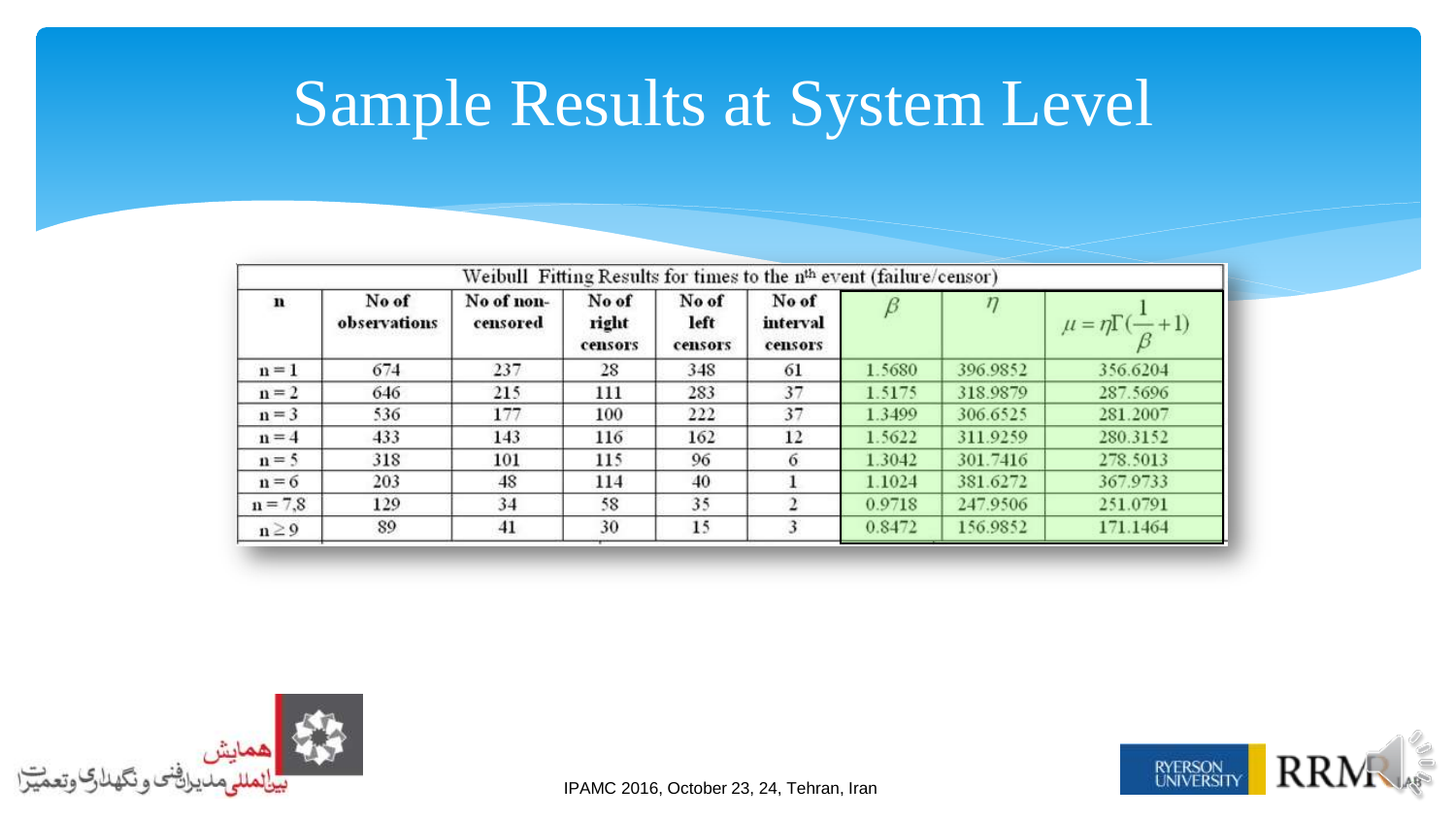#### Observed & Unobserved Data



Repairable unit is inspected periodically

- Failures follow a NHPP with a power law intensity function  $\lambda(x) = \beta e^{\alpha x} \beta^{-1}$
- Failures are only rectified at inspections (censored failures)

```
n event s observed over time T. Event s times X_1, ..., X_r, X_n where
```
 $X_i$  depends on  $X_1 + ... + X_{i-1}$ .



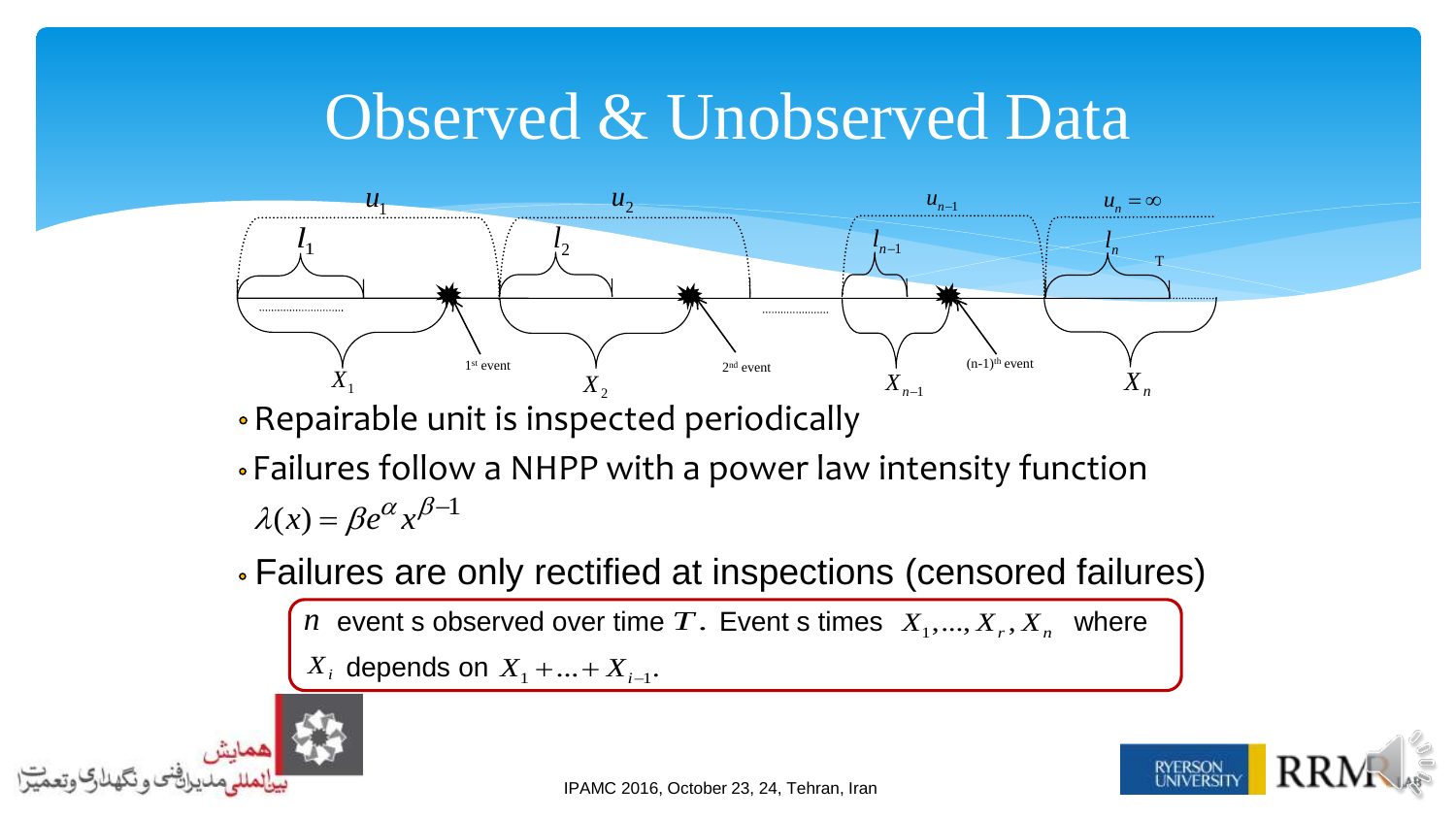# Trend Analysis Using Likelihood Ratio Test

- We want to test whether the intensity of failures increases, decreases or is constant:
	- $H_0\,$  : Homogenous Poisson process  $\beta$  = 1
	- $H_1^-$ : Non-homogenous Poisson process  $\beta$  ≠ 1
	- $L_0$  = Maximum likelihoods of the data when  $\beta$ =1
	- $L_1$  = Maximum likelihoods of the data when  $\beta \neq 1$

$$
\text{Statistics} \quad \chi_1^2 = -2\ln(L_0/L_1)
$$

Reject  $H_0$  if  $\chi_1^2$  is greater than an appropriate critical value  $\chi_{\bar{1}}$  $\mathcal{X}^{\mathsf{T}}_{\mathsf{1},\alpha}$ 





2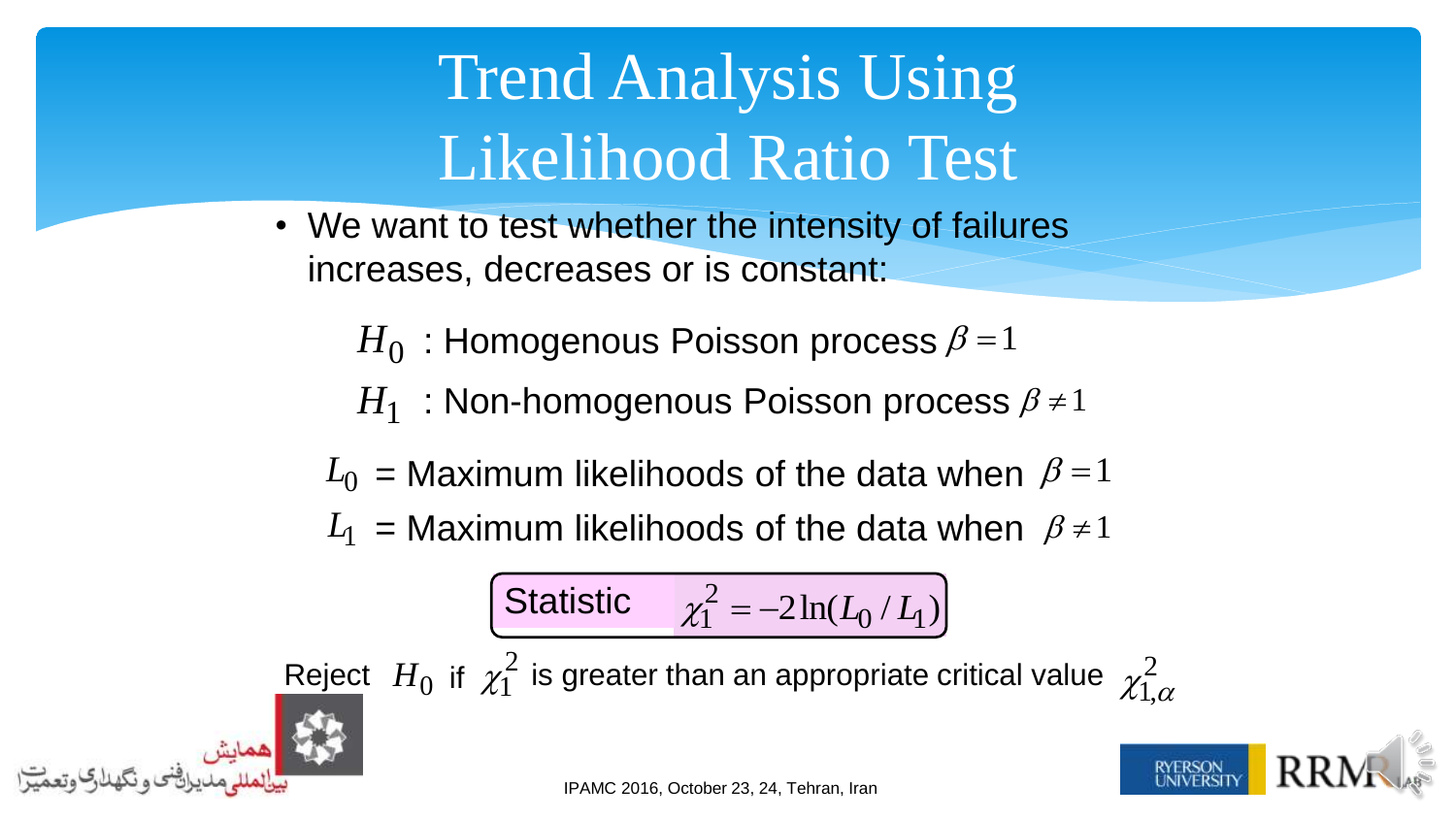### Results of the Trend Analysis

Audible signal (125 records, 80 units)

- \* Housing/chassis (164 records, 38 units)
- Battery (897 records, 674 units)
- Simulated date (690 records, 100 units)

| <b>Component Name</b>                                               | <b>Battery</b>                                                       | <b>Housing/chassis</b>                                               |
|---------------------------------------------------------------------|----------------------------------------------------------------------|----------------------------------------------------------------------|
| <b>Maximum Likelihood</b><br>Using the EM Gradient $(\beta \neq 1)$ | $\hat{\alpha} = -2.912, \hat{\beta} = 1.784$<br>$ln(L_1) = -698.305$ | $\hat{\alpha} = -0.142, \hat{\beta} = 0.917$<br>$ln(L_1) = -153.425$ |
| Maximum Likelihood $(\beta = 1)$                                    | $\alpha = -1.926$<br>$\ln(L_0) = -751.228$                           | $\alpha = -0.280$<br>$\ln(L_0) = -153.536$                           |
| $\chi_1^2$                                                          | 105.846                                                              | 0.222                                                                |
| <b>Conclusion</b>                                                   | trend                                                                | no trend                                                             |



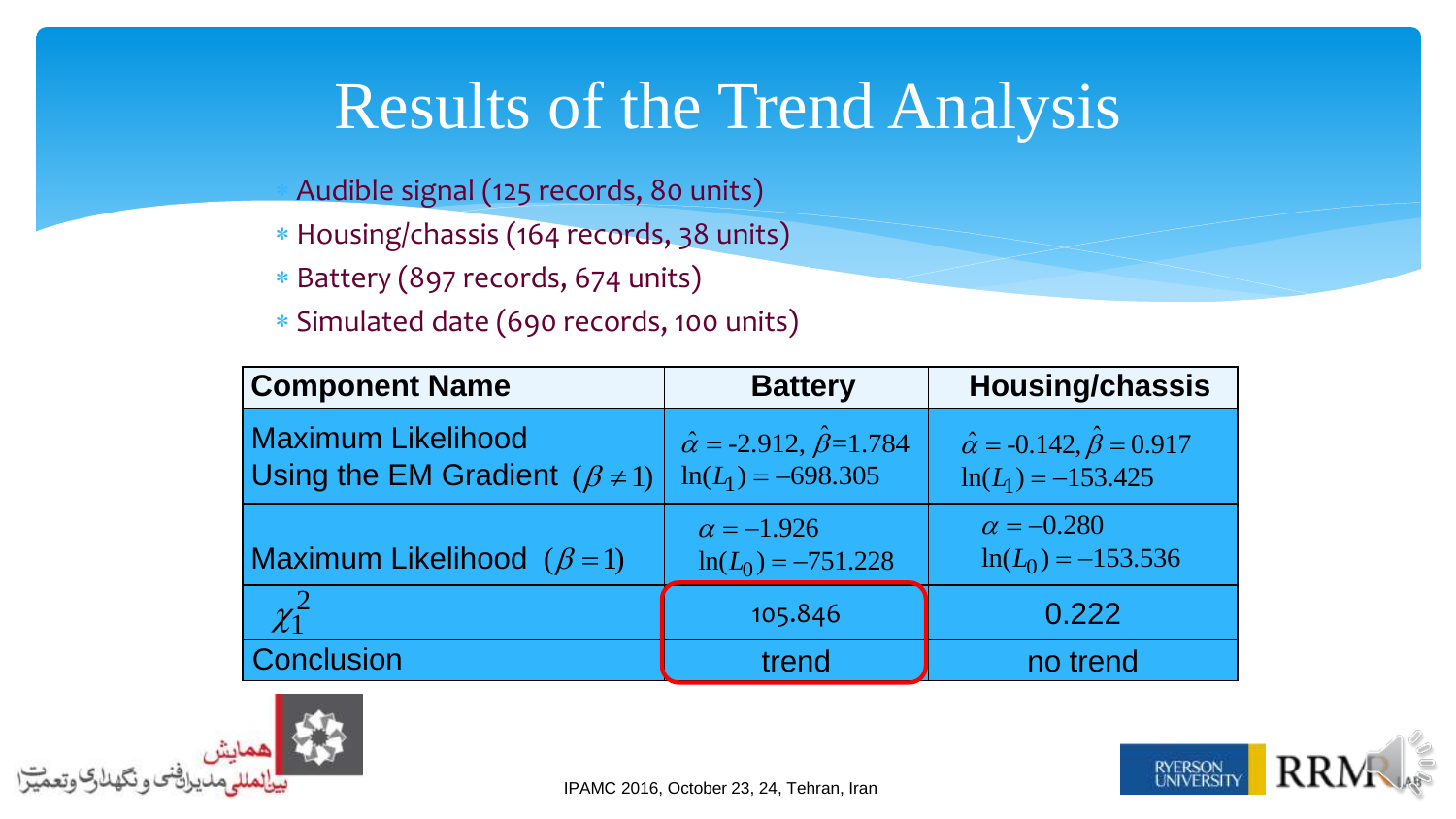### Structure of the Optimization Models



بافختوه نكهلاب وتعميرا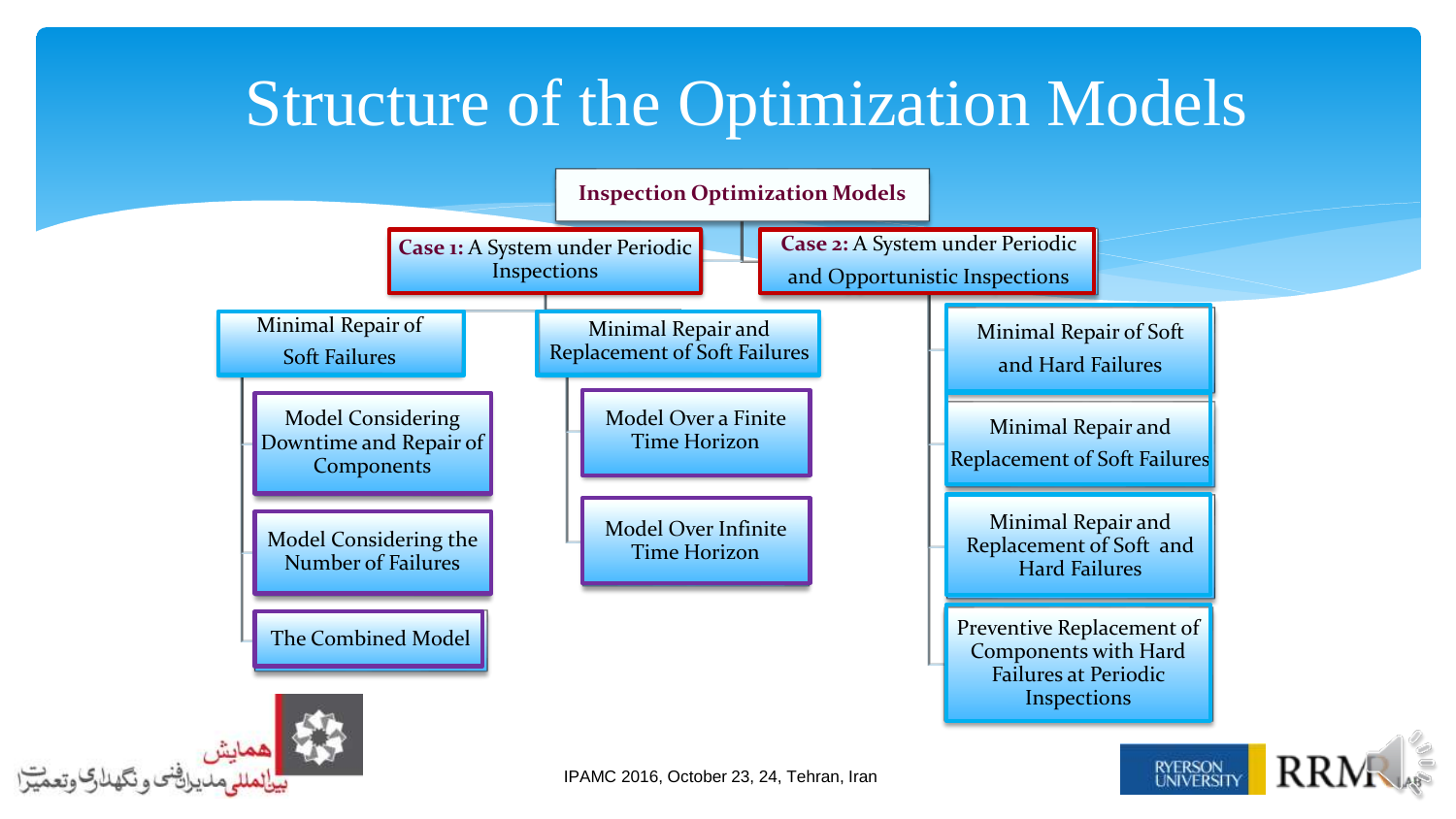### Non-Opportunistic Maintenance

V

 $\boldsymbol{v}$ 

#### Assumptions:

- Finite time horizon (T)
- Periodic inspections
- Non-opportunistic maintenance
- Minimal repair and replacement







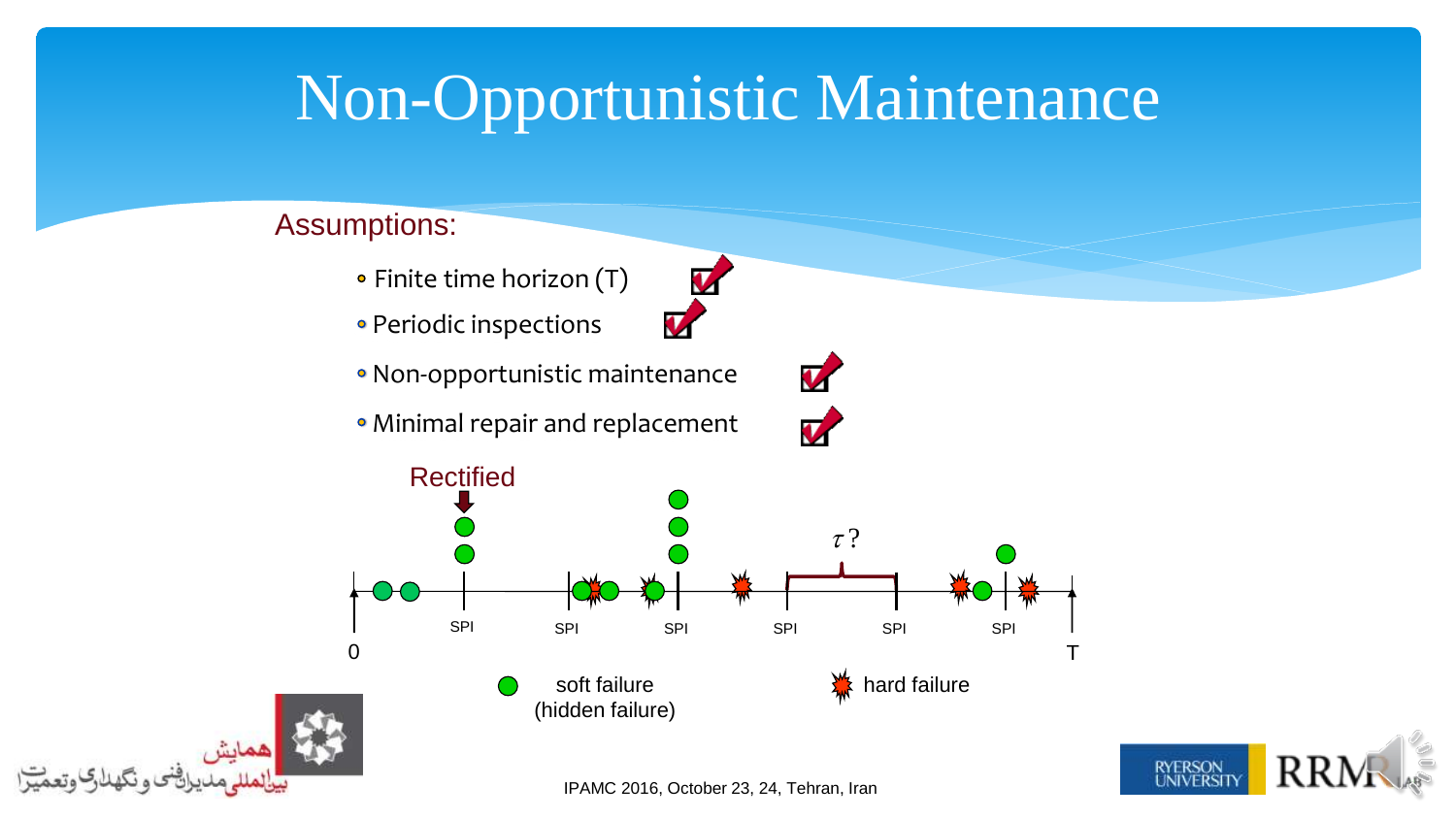#### Example:

### A Five Components System

| <b>Component</b>        | $\pmb{\beta}$ | $\boldsymbol{\eta}_i$<br>(months) | <b>Minimal repair</b><br>cost | <b>Downtime</b><br>cost/month | <b>Replacement</b><br>cost | $a_{i}$ | $b_{i}$ |
|-------------------------|---------------|-----------------------------------|-------------------------------|-------------------------------|----------------------------|---------|---------|
| 1                       | 1.3           | 3.5                               | \$70                          | \$100                         | \$700                      | 0.9     | 0.2317  |
| $\overline{2}$          | 1.1           | 4.6                               | \$45                          | \$250                         | \$450                      | 0.9     | 0.1763  |
| $\mathbf{3}$            | 2.1           | 6                                 | \$100                         | \$220                         | \$1000                     | 0.9     | 0.1352  |
| $\overline{\mathbf{4}}$ | 1.8           | 10                                | \$75                          | \$170                         | \$750                      | 0.9     | 0.0811  |
| 5                       | 1.7           | 3.6                               | \$150                         | \$260                         | \$1500                     | 0.9     | 0.2253  |

Parameters of the power law intensity functions, probability of minimal repairs  $(r(x)) = ae^{-bx}$  ) and costs for different components

Parameters are obtained from a medical device (infusion pump) case study



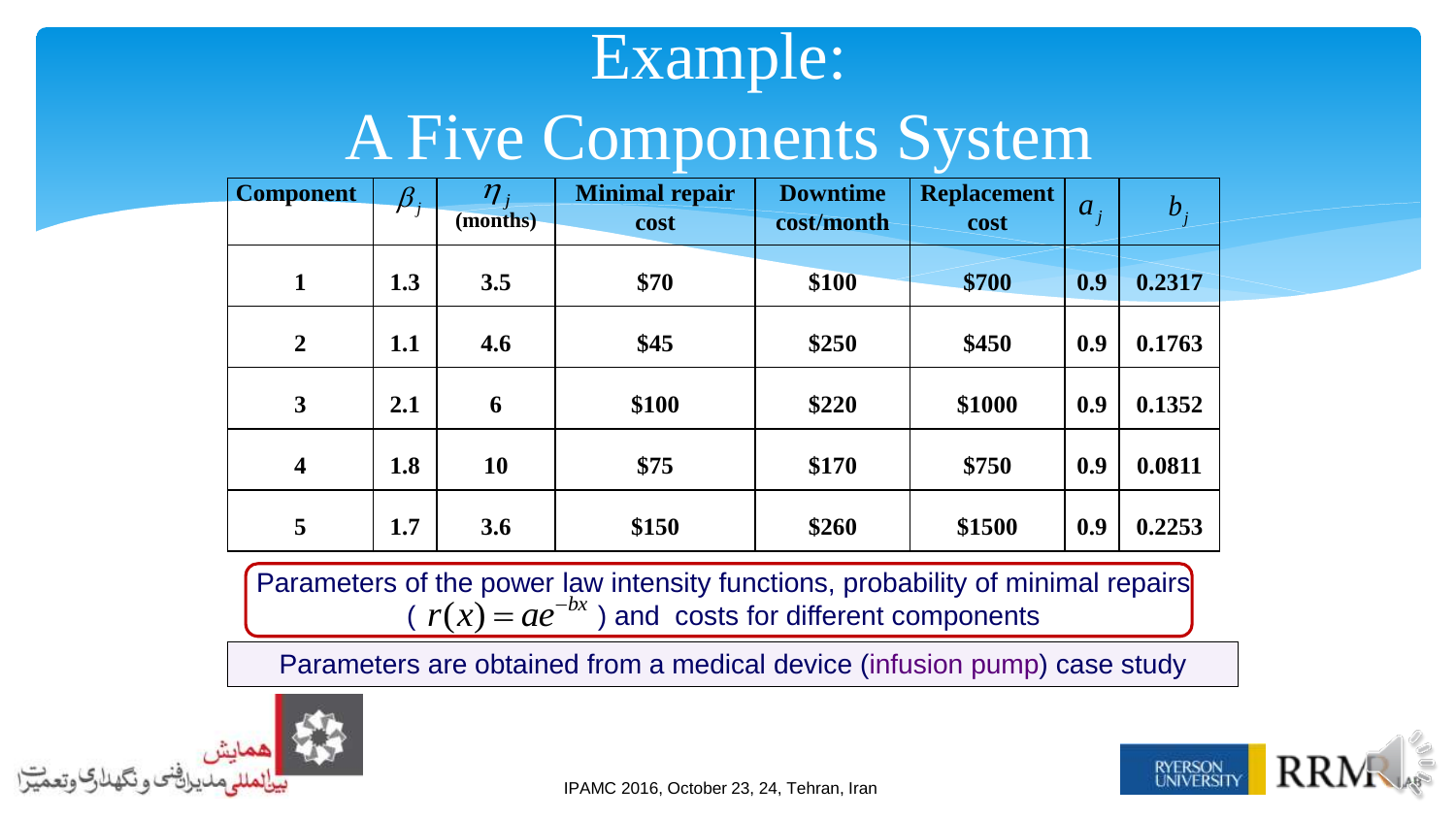### Example: Cost Function

**Example: Cost Function**  

$$
E[c_s^r] = nc_t + \sum_{j=1}^m \sum_{k=1}^n (C_j^M(M_k^j(t)) + R_k^j(t)C_j^R) + \sum_{j=1}^m \sum_{k=1}^{n-1} C_j^D(\tau - e_k^j(t)) + \sum_{j=1}^m C_j^D(\sigma - e_n^j(t))
$$



It is optimal to inspect at 5, 10, and 12 months!



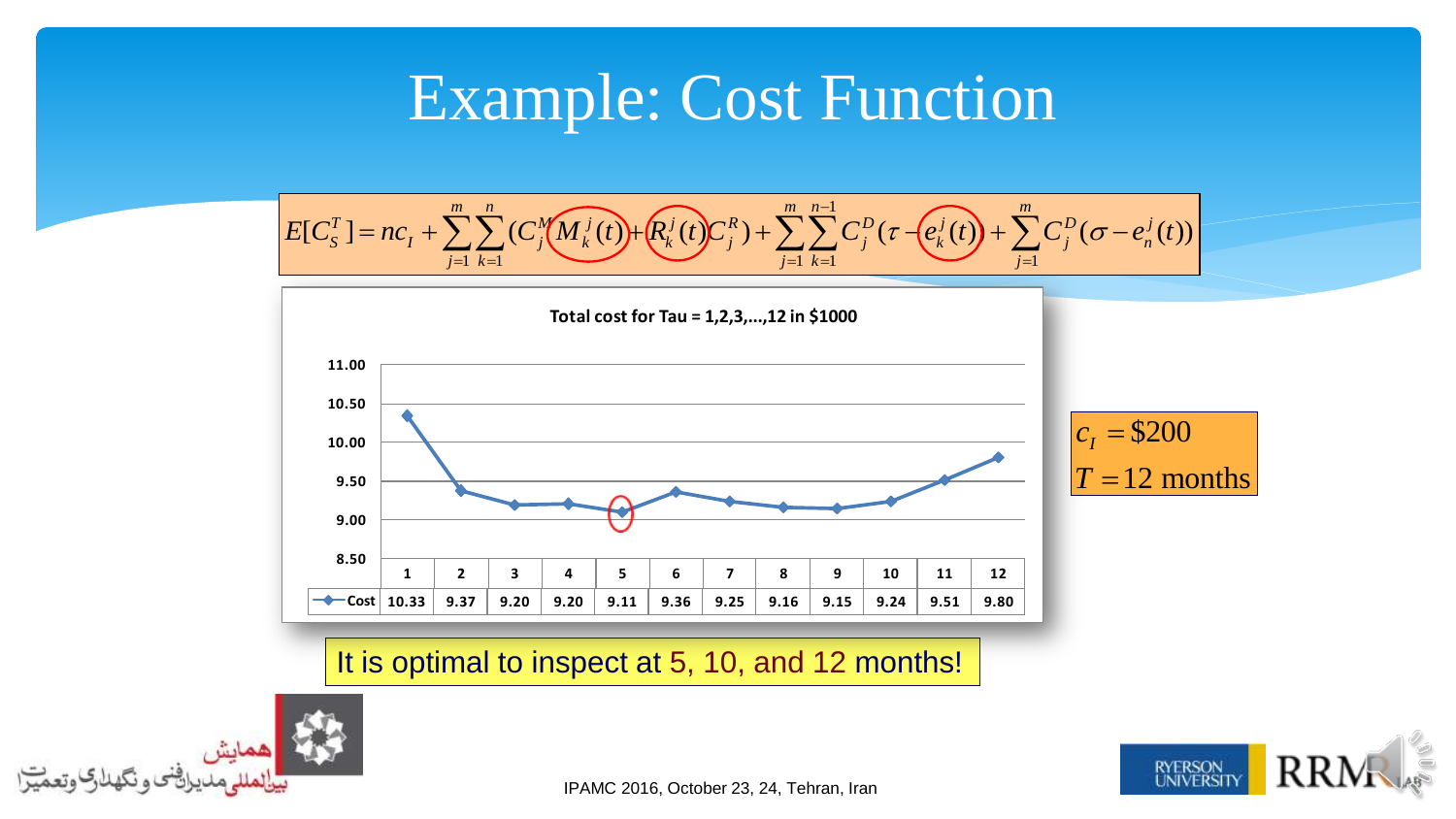### Opportunistic Maintenance

#### Assumptions:

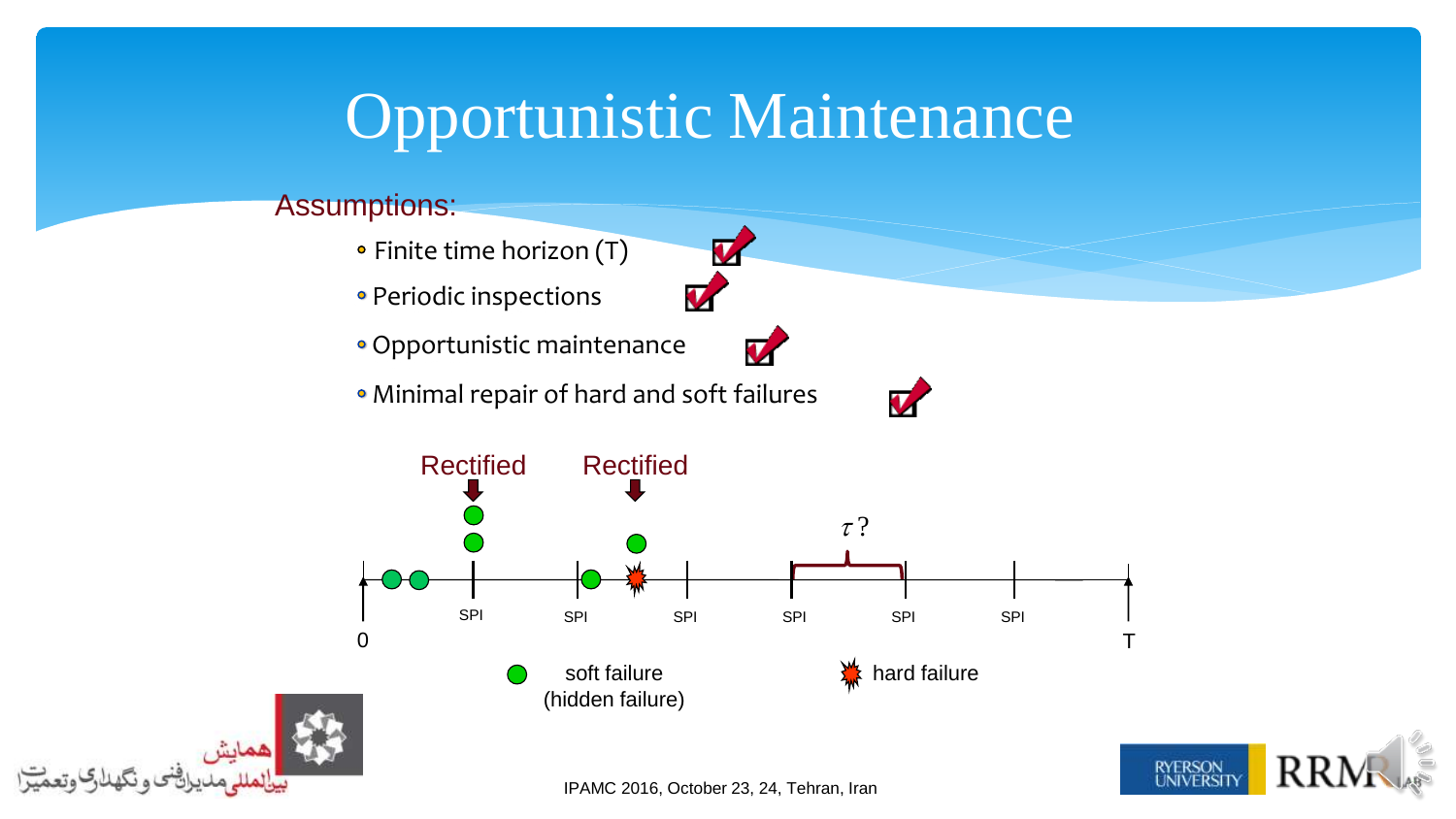# Example: A System with 5 Soft and 3 Hard Components

|                  | <b>Component</b> | $\beta_{j}$ | $\eta_j$ (months) | <b>Minimal repair cost</b> | Downtime penalty cost/month |  |
|------------------|------------------|-------------|-------------------|----------------------------|-----------------------------|--|
|                  | $\mathbf{1}$     | 1.3         | 3.5               | \$70                       | \$150                       |  |
|                  | $\overline{2}$   | 1.1         | 4.6               | \$45<br>\$250              |                             |  |
| Soft Failures    | 3                | 2.1         | 6                 | \$100                      | \$300                       |  |
|                  | $\overline{4}$   | 1.8         | 10                | \$75                       | \$100                       |  |
|                  | 5                | 1.7         | 3.6               | \$150                      | \$150                       |  |
|                  | $\mathbf{1}$     | 1.5         | 11                |                            |                             |  |
| Failures<br>Hard | $\overline{2}$   | 1.2         | 7.2               |                            |                             |  |
|                  | 3                | 1.7         | 2.8               |                            |                             |  |

Parameters are obtained from a medical device (infusion pump) case study

**RYERSON**<br>UNIVERSIT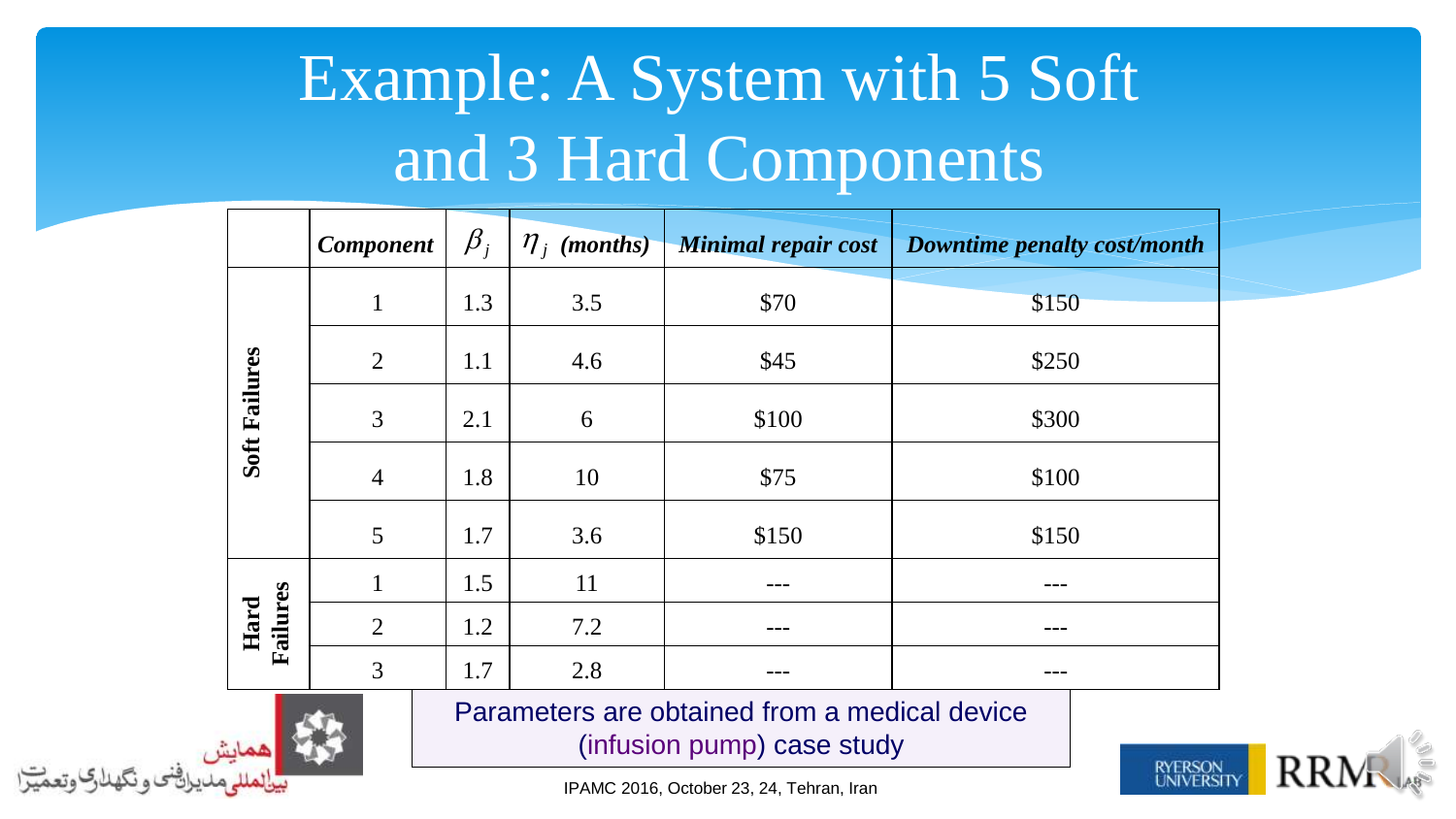### Example: Cost Curve

$$
E[C_S^T] = nc_I + \sum_{j=m_1+1}^{m_1+m_2} [c_j^M M_n^j(\sigma,t,s) + c_j^D (T - e_n^j(\sigma,t,s))]
$$



 $T = 12$  months  $c_I =$ 



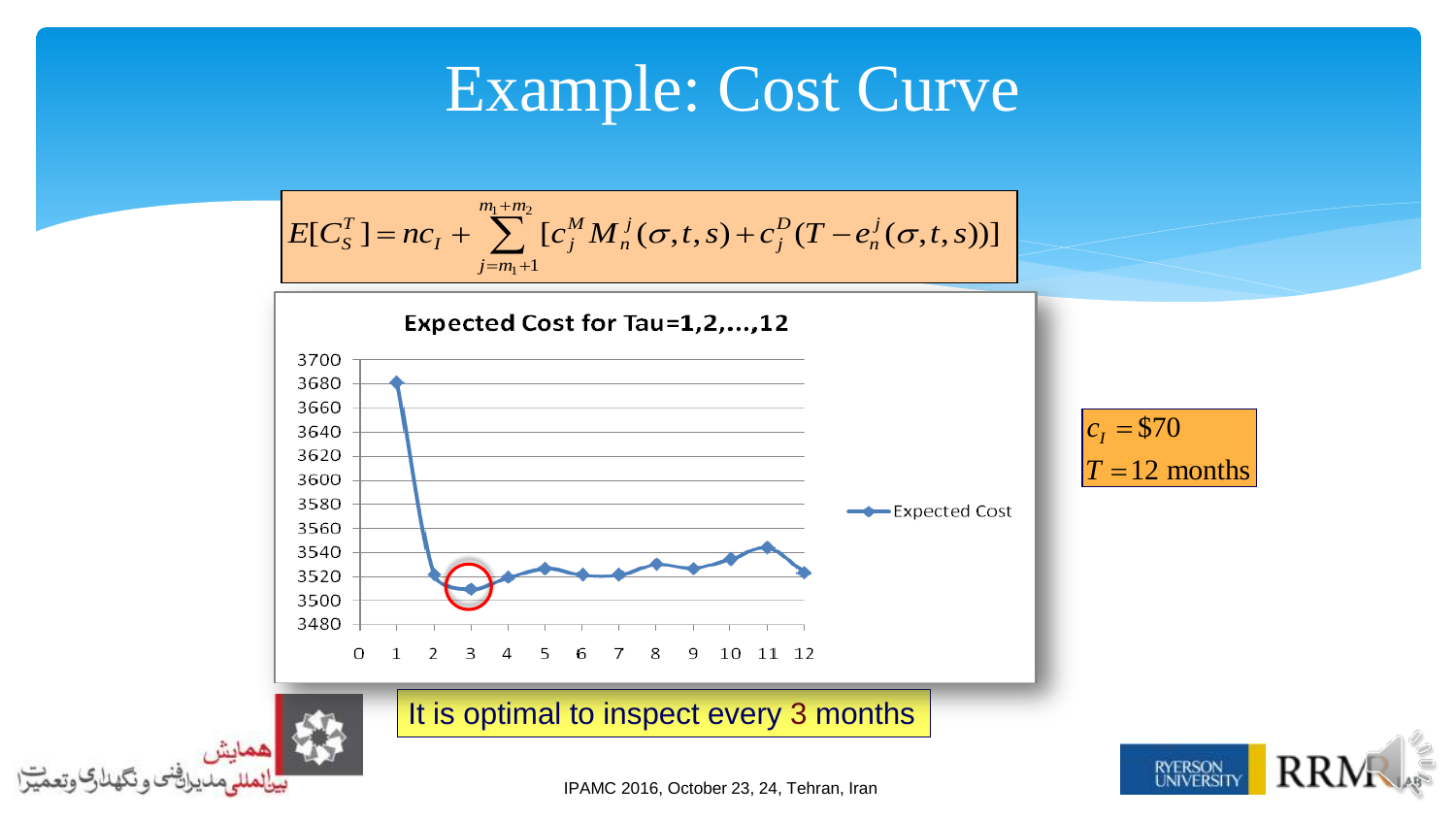#### Conclusions

**Prioritization of medical devices**

Model is comprehensive and incorporates all important criteria, but is expert intensive

 **Data analysis and trend test** The common belief that electronic devices fail randomly is not always correct

#### • **Inspection interval**

Soft and hard failures, and periodic and opportunistic inspections should be considered in the model



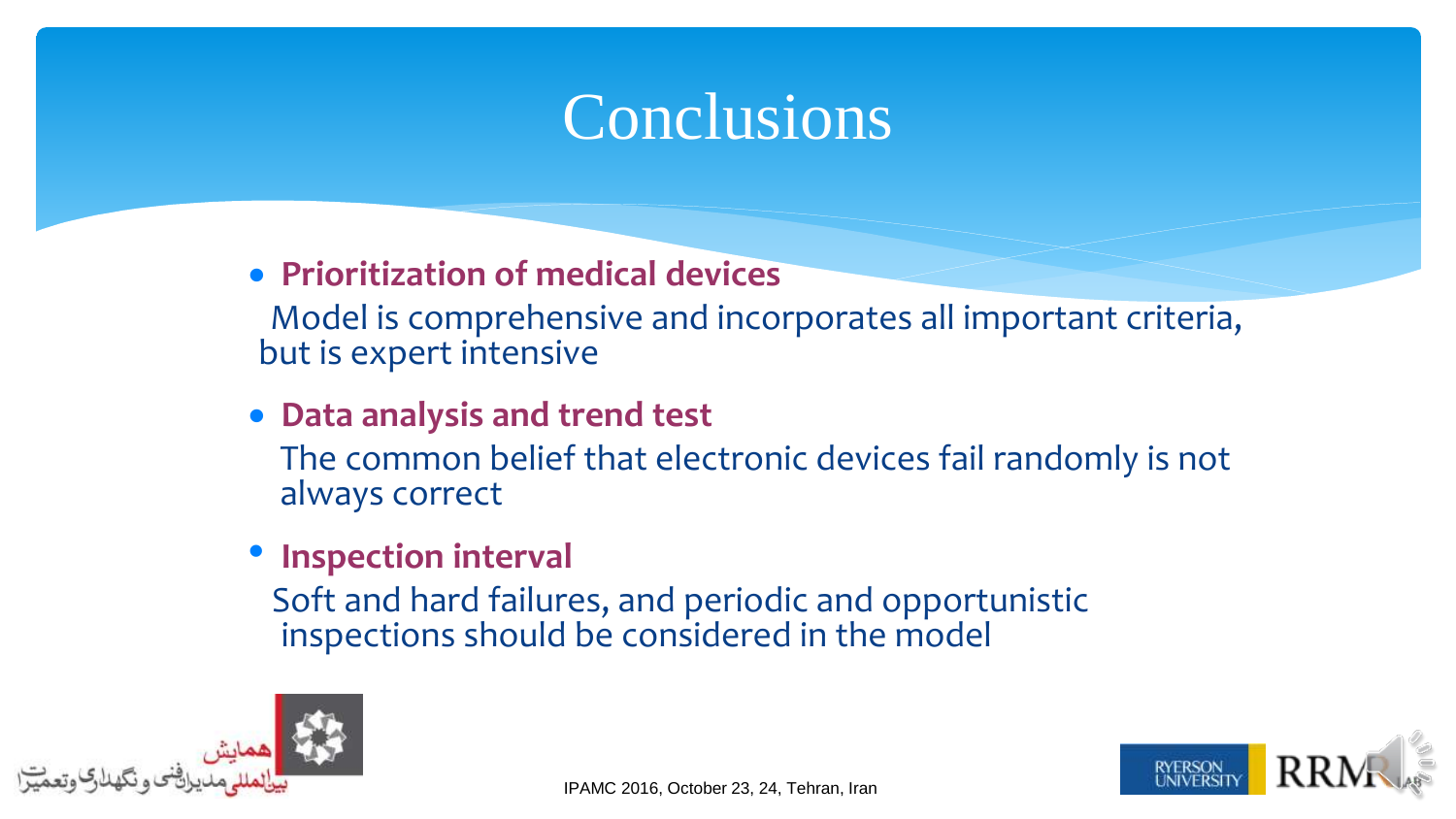#### Future Research

**Prioritization of medical devices**

Multi-criteria methodology to select appropriate maintenance strategy

**• Trend test** 

Using other iterative algorithms to compare the results

**• Inspection interval** 

Considering non-periodic and condition-based inspections